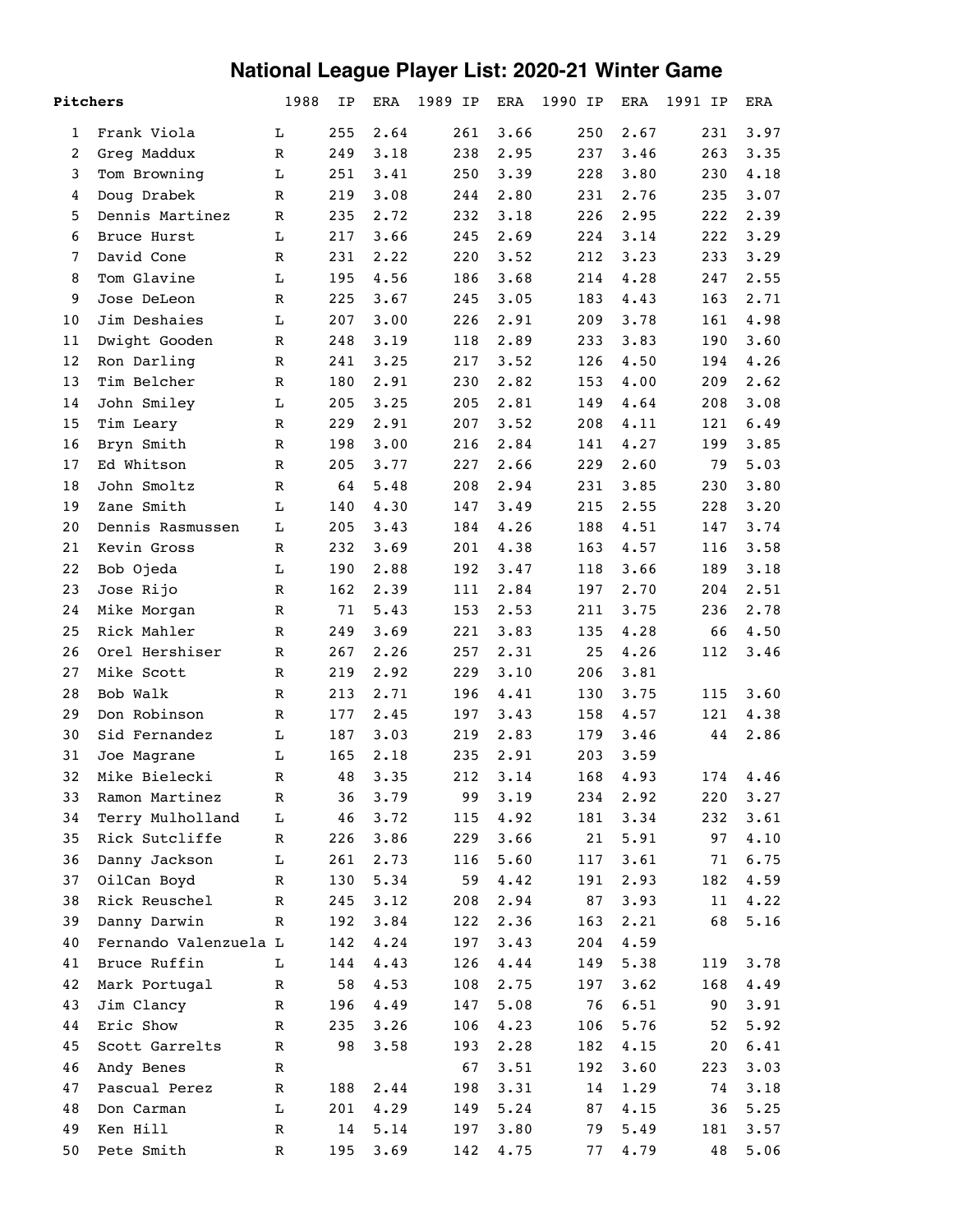|     |                    | 1988        | ΙP  | ERA  | 1989 IP | <b>ERA</b> | 1990<br>IP | ERA  | 1991<br>IP | <b>ERA</b> |
|-----|--------------------|-------------|-----|------|---------|------------|------------|------|------------|------------|
| 51  | Neal Heaton        | L           | 97  | 4.99 | 147     | 3.05       | 146        | 3.45 | 69         | 4.33       |
| 52  | Scott Terry        | ${\bf R}$   | 129 | 2.92 | 149     | 3.57       | 72         | 4.75 | 80         | 2.80       |
| 53  | Kelly Downs        | $\mathbb R$ | 168 | 3.32 | 83      | 4.79       | 63         | 3.43 | 112        | 4.19       |
| 54  | Les Lancaster      | $\mathbb R$ | 86  | 3.78 | 73      | 1.36       | 109        | 4.62 | 156        | 3.52       |
| 55  | Norm Charlton      | L           | 61  | 3.96 | 95      | 2.93       | 154        | 2.74 | 108        | 2.91       |
| 56  | Jack Armstrong     | $\mathbb R$ | 65  | 5.79 | 43      | 4.64       | 166        | 3.42 | 140        | 5.48       |
| 57  | Jimmy Jones        | $\mathbb R$ | 179 | 4.12 | 48      | 5.25       | 50         | 6.30 | 135        | 4.39       |
| 58  | Jamie Moyer        | L           | 202 | 3.48 | 76      | 4.86       | 102        | 4.66 | 31         | 5.74       |
| 59  | Jeff Robinson(Pit) | R           | 125 | 3.03 | 141     | 4.58       | 89         | 3.45 | 57         | 5.37       |
| 60  | John Burkett       | $\mathbb R$ |     |      |         |            | 204        | 3.79 | 207        | 4.18       |
| 61  | Greg Harris(SD)    | $\mathbb R$ | 18  | 1.50 | 135     | 2.60       | 117        | 2.30 | 133        | 2.23       |
| 62  | Mike LaCoss        | $\mathbb R$ | 114 | 3.62 | 150     | 3.17       | 78         | 3.94 | 47         | 7.23       |
| 63  | Bob Knepper        | L           | 175 | 3.14 | 165     | 5.13       | 44         | 5.68 |            |            |
| 64  | Trevor Wilson      | L           | 22  | 4.09 | 39      | 4.35       | 110        | 4.00 | 202        | 3.56       |
| 65  | Randy Myers        | L           | 68  | 1.72 | 84      | 2.35       | 87         | 2.08 | 132        | 3.55       |
| 66  | Calvin Schiraldi   | $\mathbb R$ | 166 | 4.38 | 100     | 3.51       | 104        | 4.41 |            |            |
| 67  | Bob Tewksbury      | $\mathbb R$ |     |      | 30      | 3.30       | 145        | 3.47 | 191        | 3.25       |
| 68  | John Tudor         | L           | 198 | 2.32 | 14      | 3.14       | 146        | 2.40 |            |            |
| 69  | Mark Gardner       | $\mathbb R$ |     |      | 26      | 5.13       | 153        | 3.42 | 168        | 3.85       |
| 70  | Shane Rawley       | L           | 198 | 4.18 | 145     | 5.21       |            |      |            |            |
| 71  | Ron Robinson       | $\mathbb R$ | 79  | 4.12 | 83      | 3.35       | 180        | 3.26 |            |            |
| 72  | Ted Power          | $\mathbb R$ | 99  | 5.91 | 97      | 3.71       | 52         | 3.66 | 87         | 3.62       |
| 73  | Ken Howell         | $\mathbb R$ | 13  | 6.39 | 204     | 3.44       | 107        | 4.64 |            |            |
| 74  | Dennis Cook        | L           | 22  | 2.86 | 121     | 3.72       | 156        | 3.92 | 18         | 0.51       |
| 75  | Jose DeJesus       | $\mathbb R$ |     |      |         |            | 130        | 3.74 | 182        | 3.42       |
| 76  | Steve Avery        | L           |     |      |         |            | 99         | 5.64 | 210        | 3.38       |
| 77  | Atlee Hammaker     | L           | 145 | 3.73 | 77      | 3.76       | 87         | 4.36 |            |            |
| 78  | Mark Grant         | $\mathbb R$ | 98  | 3.69 | 116     | 3.33       | 91         | 4.73 |            |            |
| 79  | Derek Lilliquist   | L           |     |      | 166     | 3.97       | 122        | 5.31 | 14         | 8.79       |
| 80  | Mike Dunne         | $\mathbb R$ | 170 | 3.92 | 100     | 5.60       | 29         | 5.65 |            |            |
| 81  | Jeff Pico          | R           | 113 | 4.15 | 91      | 3.77       | 92         | 4.79 |            |            |
| 82  | Larry McWilliams   | L           | 136 | 3.90 | 153     | 4.11       |            |      |            |            |
| 83  | Pat Combs          | L           |     |      | 39      | 2.09       | 183        | 4.07 | 64         | 4.90       |
| 84  | Tommy Greene       | R           |     |      | 26      | 4.10       | 51         | 5.08 | 208        | 3.38       |
| 85  | Scott Scudder      | $\mathbb R$ |     |      | 100     | 4.49       | 72         | 4.90 | 101        | 4.35       |
| 86  | Randy Tomlin       | L           |     |      |         |            | 78         | 2.55 | 175        | 2.98       |
| 87  | Mike Maddux        | $\mathbb R$ | 89  | 3.76 | 44      | 5.15       | 21         | 6.53 | 99         | 2.46       |
| 88  | Andy McGaffigan    | $\mathbb R$ | 91  | 2.76 | 75      | 4.68       | 83         | 3.89 |            |            |
| 89  | Steve Wilson       | L           |     |      | 86      | 4.20       | 139        | 4.79 | 21         | 2.61       |
| 90  | Bob Forsch         | $\mathbb R$ | 136 | 4.29 | 108     | 5.32       |            |      |            |            |
| 91  | Ricky Horton       | L           | 118 | 4.87 | 72      | 4.85       | 42         | 4.93 |            |            |
| 92  | Mike Harkey        | $\mathbb R$ | 35  | 2.60 |         |            | 174        | 3.26 | 19         | 5.30       |
| 93  | Shawn Boskie       | $\mathbb R$ |     |      |         |            | 98         | 3.69 | 129        | 5.23       |
| 94  | Chris Nabholz      | L           |     |      |         |            | 70         | 2.83 | 154        | 3.63       |
| 95  | Omar Olivares      | $\mathbb R$ |     |      |         |            | 49         | 2.92 | 167        | 3.71       |
| 96  | Wally Whitehurst   | R           |     |      | 14      | 4.50       | 66         | 3.29 | 133        | 4.19       |
| 97  | Marty Clary        | R           |     |      | 109     | 3.15       | 102        | 5.67 |            |            |
| 98  | Francisco Oliveras | $\mathbb R$ |     |      | 56      | 4.53       | 55         | 2.77 | 79         | 3.86       |
| 99  | Danny Cox          | $\mathbb R$ | 86  | 3.98 |         |            |            |      | 102        | 4.57       |
| 100 | Brian Barnes       | L           |     |      |         |            | 28         | 2.89 | 160        | 4.22       |
| 101 | Bob Patterson      | L           |     |      | 27      | 4.05       | 95         | 2.95 | 66         | 4.11       |
| 102 | Tim Birtsas        | L           | 64  | 4.20 | 70      | 3.75       | 51         | 3.86 |            |            |
| 103 | Bill Sampen        | R           |     |      |         |            | 90         | 2.99 | 92         | 4.00       |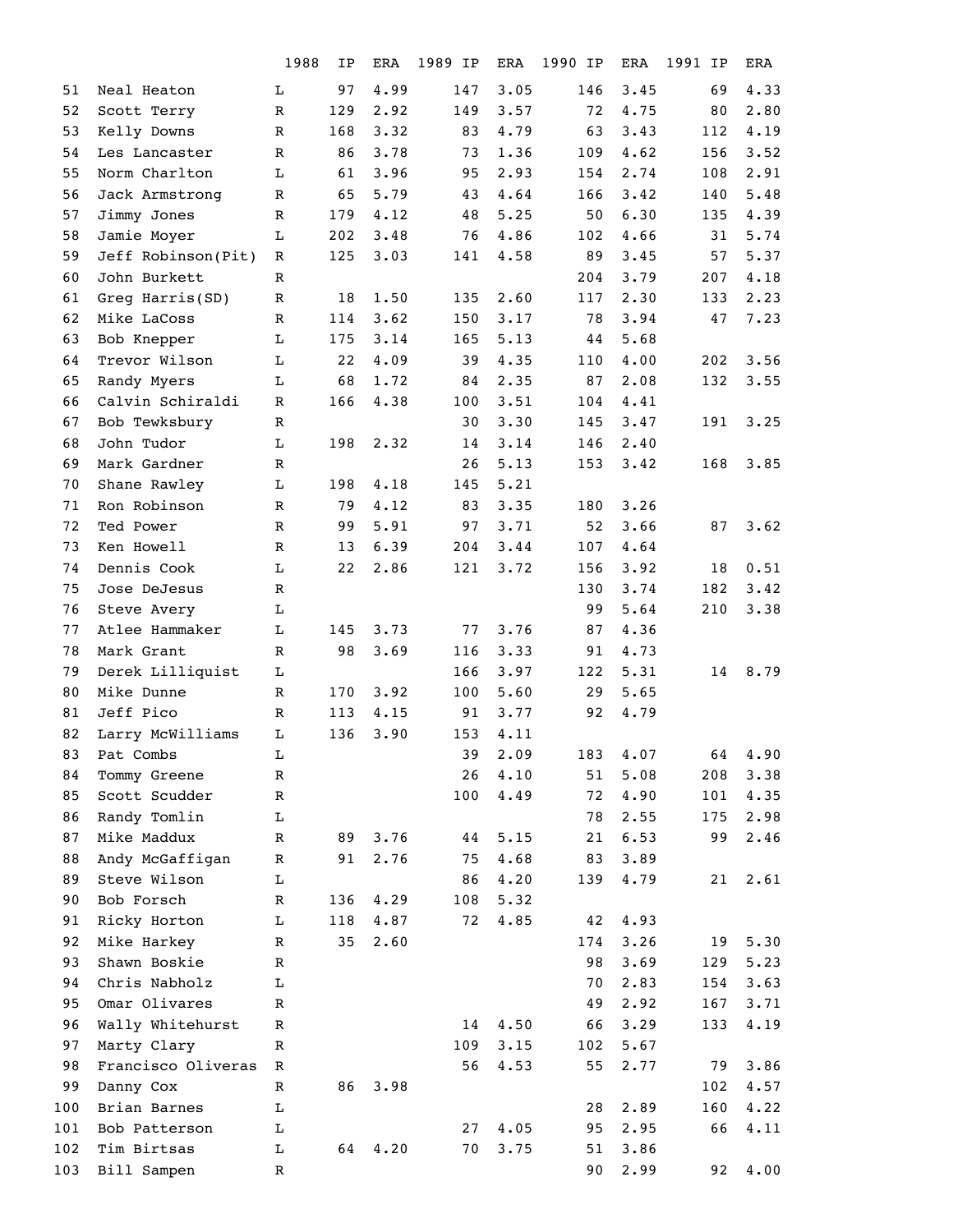|            |                              | 1988         | ΙP       | ERA          | 1989<br>IP | ERA  | 1990 IP |    | ERA      | 1991 IP | ERA  |
|------------|------------------------------|--------------|----------|--------------|------------|------|---------|----|----------|---------|------|
| 104        | Cris Carpenter               | R            | 48       | 4.72         | 68         | 3.18 |         |    |          | 66      | 4.23 |
| 105        | Mike Krukow                  | $\mathbb{R}$ | 125      | 3.54         | 43         | 3.98 |         |    |          |         |      |
| 106        | Randy Kramer                 | R            | 10       | 5.40         | 111        | 3.96 |         | 46 | 4.50     |         |      |
| 107        | Brian Fisher                 | R            | 146      | 4.61         | 17         | 7.94 |         |    |          |         |      |
| 108        | Mike Hartley                 | R            |          |              |            |      |         | 79 | 2.95     | 83      | 4.21 |
| 109        | Darryl Kile                  | R            |          |              |            |      |         |    |          | 154     | 3.69 |
| 110        | Tony Castillo                | L            | 15       | 3.00         | 27         | 5.67 |         | 77 | 4.23     | 32      | 3.34 |
| 111        | Xavier Hernandez             | $\mathbb{R}$ |          |              | 23         | 4.76 |         | 62 | 4.62     | 63      | 4.71 |
| 112        | Marvin Freeman               | $\mathbf{R}$ | 52       | 6.10         |            |      |         | 48 | 4.31     | 48      | 3.00 |
| 113        | David Palmer                 | R            | 129      | 4.47         | 17         | 7.79 |         |    |          |         |      |
| 114        | John Wetteland               | R            |          |              | 103        | 3.77 |         | 43 | 4.81     |         |      |
| 115        | Randy O'Neal                 | R            | 53       | 4.58         | 39         | 6.23 |         | 47 | 3.83     |         |      |
| 116        | Jim Corsi                    | R            | 21       | 3.80         | 38         | 1.88 |         |    |          | 78      | 3.71 |
| 117        | Jason Grimsley               | R            |          |              | 18         | 5.89 |         | 57 | 3.30     | 61      | 4.87 |
| 118        | Charlie Puleo                | $\mathbb{R}$ | 106      | 3.47         | 29         | 4.66 |         |    |          |         |      |
| 119        | Floyd Youmans                | $\mathbf{R}$ | 84       | 3.21         | 43         | 5.70 |         |    |          |         |      |
| 120        | Vicente Palacios             | R            | 24       | 6.66         |            |      |         | 15 | 0.00     | 82      | 3.75 |
| 121        | Rick Reed                    | R            | 12       | 3.00         | 55         | 5.60 |         | 54 | 4.36     |         |      |
| 122        | Greg Mathews                 | L            | 68       | 4.24         |            |      |         | 51 | 5.33     |         |      |
| 123        | Frank Castillo               | $\mathbf R$  |          |              |            |      |         |    |          | 112     | 4.35 |
| 124        | Chris Hammond                | L            |          |              |            |      |         | 11 | 6.35     | 100     | 4.06 |
| 125        | Bob Scanlan                  | R            |          |              |            |      |         |    |          | 111     | 3.89 |
| 126        | Al Nipper                    | R            | 80       | 3.04         |            |      |         | 24 | 6.75     |         |      |
| 127        | Jose Nunez                   | R            | 29       | 3.07         | 11         | 2.53 |         | 61 | 6.53     |         |      |
| 128        | Jose Melendez                | R            |          |              |            |      |         |    |          | 94      | 3.27 |
| 129        | Greg Booker                  | $\mathbb{R}$ | 64       | 3.39         | 28         | 4.23 |         |    |          |         |      |
| 130        | Don Sutton                   | R            | 87       | 3.92         |            |      |         |    |          |         |      |
| 131        | Mario Soto                   | R            | 87       | 4.66         |            |      |         |    |          |         |      |
| 132        | Pete Schourek                | L            |          |              |            |      |         |    |          | 86      | 4.27 |
| 133        | Kip Gross                    | R            |          |              |            |      |         |    |          | 86      | 3.47 |
| 134        | Kevin Coffman                | R            | 67       | 5.78         |            |      |         |    | 18 11.29 |         |      |
| 135        | Chris Haney                  | L            |          |              |            |      |         |    |          | 85      | 4.04 |
| 136<br>137 | Joaquin Andujar<br>Bob Sebra | R<br>R       | 79<br>11 | 4.00<br>7.94 | 55         | 5.20 |         | 11 | 8.18     |         |      |
|            |                              |              |          |              |            |      |         |    |          |         |      |

|     |                  | 1988         | IP | <b>ERA</b> | 1989<br>IP | <b>ERA</b> | 1990<br>IP | ERA  | 1991 IP | <b>ERA</b> |
|-----|------------------|--------------|----|------------|------------|------------|------------|------|---------|------------|
| 138 | Roger McDowell   | R            | 89 | 2.63       | 92         | 1.96       | 86         | 3.86 | 101     | 2.93       |
| 139 | Paul Assenmacher | L            | 79 | 3.06       | 77         | 3.99       | 103        | 2.80 | 103     | 3.24       |
| 140 | Juan Agosto      | г            | 92 | 2.26       | 83         | 2.93       | 92         | 4.29 | 86      | 4.81       |
| 141 | Craig Lefferts   | L            | 92 | 2.92       | 107        | 2.69       | 79         | 2.52 | 69      | 3.91       |
| 142 | Tim Burke        | R            | 82 | 3.40       | 85         | 2.55       | 75         | 2.52 | 102     | 3.36       |
| 143 | Rob Dibble       | $\mathbb{R}$ | 59 | 1.82       | 99         | 2.09       | 98         | 1.74 | 82      | 3.17       |
| 144 | Alejandro Pena   | $\mathbb R$  | 94 | 1.91       | 76         | 2.13       | 76         | 3.20 | 82      | 2.40       |
| 145 | Jeff Parrett     | $\mathbb{R}$ | 92 | 2.65       | 106        | 2.98       | 109        | 4.64 | 21      | 6.33       |
| 146 | Mark Davis       | L            | 98 | 2.01       | 93         | 1.85       | 69         | 5.11 | 63      | 4.45       |
| 147 | Tim Crews        | $\mathbb{R}$ | 72 | 3.14       | 62         | 3.21       | 107        | 2.77 | 76      | 3.43       |
| 148 | Steve Bedrosian  | $\mathbb{R}$ | 74 | 3.75       | 85         | 2.87       | 79         | 4.20 | 77      | 4.42       |
| 149 | Larry Andersen   | $\mathbb{R}$ | 83 | 2.94       | 88         | 1.54       | 96         | 1.79 | 47      | 2.30       |
| 150 | Mitch Williams   | L            | 68 | 4.63       | 82         | 2.76       | 66         | 3.93 | 88      | 2.34       |
| 151 | Jeff Brantley    | R            | 21 | 5.66       | 97         | 4.07       | 87         | 1.56 | 95      | 2.45       |

**(there are more relievers on the next page!!)**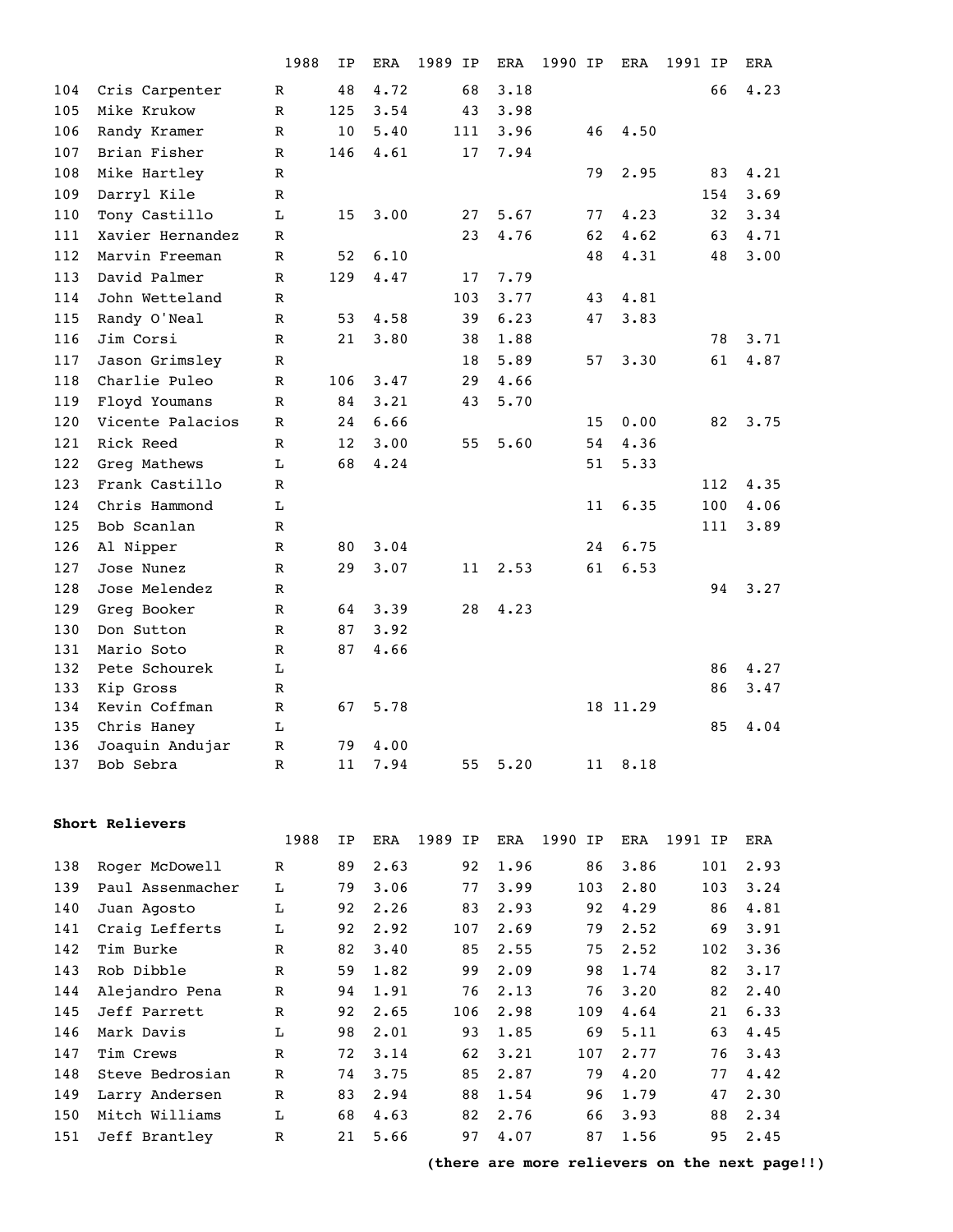|                  | 1988         | ΙP  | ERA  | IP | ERA  | IP   | ERA  | 1991 | ΙP   | ERA  |
|------------------|--------------|-----|------|----|------|------|------|------|------|------|
| John Franco      | L            | 86  | 1.57 | 81 | 3.12 | 68   | 2.53 |      | 55   | 2.93 |
| Joe Boever       | $\mathbb{R}$ | 20  | 1.77 | 82 | 3.94 | 88   | 3.36 |      | 98   | 3.84 |
| Barry Jones      | $\mathbb R$  | 82  | 2.84 | 30 | 2.37 | 74   | 2.31 |      | 89   | 3.35 |
| Bob Kipper       | L            | 65  | 3.74 | 83 | 2.93 | 63   | 3.02 |      | 60   | 4.65 |
| Jay Howell       | $\mathbb{R}$ | 65  | 2.08 | 80 | 1.58 | 66   | 2.18 |      | 51   | 3.18 |
| Frank DiPino     | L            | 90  | 4.98 | 88 | 2.45 | 81   | 4.56 |      |      |      |
| Bill Landrum     | $\mathbb R$  | 12  | 5.84 | 81 | 1.67 | 72   | 2.13 |      | 76   | 3.18 |
| Jim Gott         | $\mathbb{R}$ | 77  | 3.49 |    |      | 62   | 2.90 |      | 76   | 2.96 |
| Dave Smith       | $\mathbb R$  | 57  | 2.67 | 58 | 2.64 | 60   | 2.39 |      | 33   | 6.00 |
| Ken Dayley       | L            | 55  | 2.77 | 75 | 2.87 | 73   | 3.56 |      |      |      |
| Jeff Innis       | $\mathbb{R}$ | 19  | 1.89 | 40 | 3.18 | 26   | 2.39 |      | 85   | 2.66 |
| John Costello    | $\mathbb R$  | 50  | 1.81 | 62 | 3.32 | 11   | 5.91 |      | 35   | 3.09 |
| Darrel Akerfelds | $\mathbb R$  |     |      | 11 | 3.27 | 93   | 3.77 |      | 50   | 5.26 |
| Jose Alvarez     | R            | 102 | 2.99 | 50 | 2.86 |      |      |      |      |      |
| Dan Schatzeder   | L            | 26  | 6.49 | 57 | 4.45 | 70   | 2.20 |      |      |      |
| Stan Belinda     | $\mathbb{R}$ |     |      | 10 | 6.10 | 58   | 3.55 |      | 78   | 3.45 |
| Don Aase         | $\mathbb{R}$ | 47  | 4.05 | 59 | 3.94 | 38   | 4.97 |      |      |      |
| Rich Gossage     | $\mathbb R$  | 44  | 4.33 | 58 | 2.95 |      |      |      | 40   | 3.57 |
| Dan Quisenberry  | $\mathbb R$  | 63  | 5.12 | 78 | 2.64 |      |      |      |      |      |
| Todd Worrell     | $\mathbb R$  | 90  | 3.00 | 52 | 2.96 |      |      |      |      |      |
| Drew Hall        | L            | 22  | 7.66 | 58 | 3.70 | 58   | 5.09 |      |      |      |
| Scott Ruskin     | L            |     |      |    |      | 75   | 2.75 |      | 64   | 4.24 |
| Curt Schilling   | $\mathbb R$  | 15  | 9.82 |    |      | 46   | 2.54 |      | 76   | 3.81 |
| Kent Tekulve     | $\mathbb R$  | 80  | 3.60 | 52 | 5.02 |      |      |      |      |      |
| Dwayne Henry     | $\mathbb R$  | 10  | 8.71 | 13 | 4.26 | 38   | 5.63 |      | 68   | 3.19 |
| Rich Rodriguez   | L            |     |      |    |      | 48   | 2.83 |      | 80   | 3.26 |
| Chuck McElroy    | L            |     |      | 10 | 1.74 | 14   | 7.71 |      |      | 1.95 |
| Kent Mercker     | L            |     |      |    |      | 48   | 3.17 |      | 73   | 2.58 |
| Steve Frey       | L            |     |      | 21 | 5.48 | 56   | 2.10 |      | 40   | 4.99 |
| Doug Bair        | $\mathbb R$  | 13  | 4.05 | 67 | 2.27 | 24   | 4.81 |      |      |      |
| Mike Stanton     | L            |     |      | 24 | 1.50 |      |      |      | 78   | 2.88 |
| Tim Layana       | R            |     |      |    |      | 80   | 3.49 |      | 21   | 6.97 |
| Pat Perry        | $\mathbf L$  | 59  | 4.14 | 36 | 1.77 |      |      |      |      |      |
| Al Osuna         | $\mathbf L$  |     |      |    |      | 11   |      |      | 82   | 3.42 |
| Mel Rojas        | R            |     |      |    |      | 40   | 3.60 |      | 48   | 3.75 |
| Dave Leiper      | L            | 54  | 2.17 | 29 | 5.02 |      |      |      |      |      |
| Rick Luecken     | $\mathbb R$  |     |      | 24 | 3.42 | 54   | 5.83 |      |      |      |
| Wally Ritchie    | L            | 26  | 3.12 |    |      |      |      |      | 50   | 2.50 |
|                  |              |     |      |    | 1989 | 1990 |      |      | 4.76 | 101  |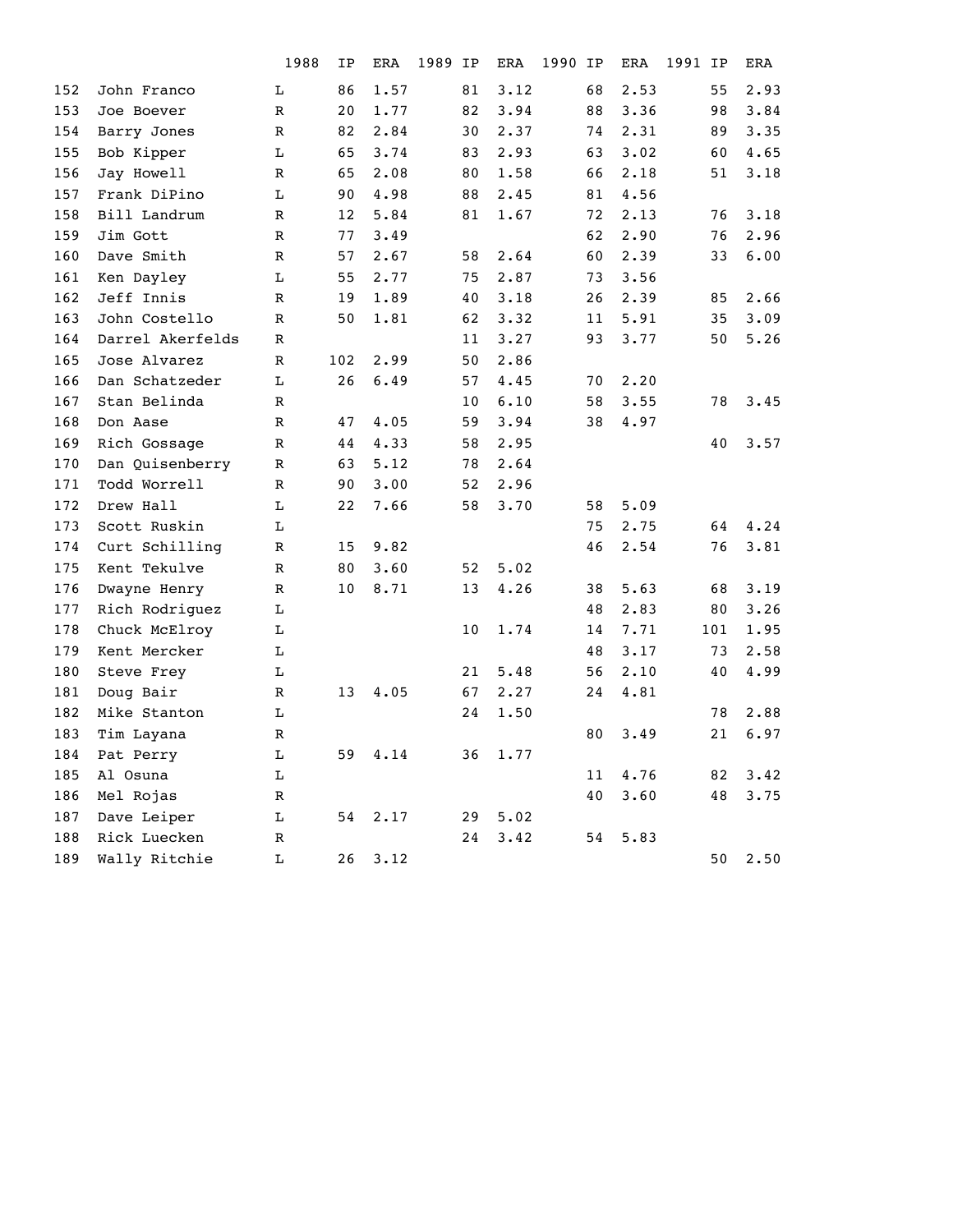| Catchers |                   | Errors | 1988         | PA            | BA HR      |                | '89 PA BA HR '90 PA |            |                |            |                | BA HR '91 PA | BA         | HR                      |
|----------|-------------------|--------|--------------|---------------|------------|----------------|---------------------|------------|----------------|------------|----------------|--------------|------------|-------------------------|
| 190      | Tony Pena         | 5      | R            |               | 539.263 10 |                |                     | 461.259    | $\overline{4}$ | 535.263    | $\overline{7}$ |              | 505.231    | $5^{\circ}$             |
| 191      | Benito Santiago   | 16     | R            |               | 517.248 10 |                |                     | 489.236 16 |                | 374.270 11 |                |              | 607.267.17 |                         |
| 192      | Craig Biggio      | 12     | $\mathbb R$  |               | 130.211    | 3              |                     | 498.257 13 |                | 611.276    | 4              |              | 601.295    | $\overline{4}$          |
| 193      | Mike Scioscia     | 11     | L            |               | 446.257    | 3              |                     | 463.250 10 |                | 493.264 12 |                |              | 395.264    | - 8                     |
| 194      | Darren Daulton    | 13     | L            |               | 161.208    | $\mathbf{1}$   |                     | 422.201    | 8              | 533.268 12 |                |              | 328.196 12 |                         |
| 195      | Mike LaValliere   | 7      | L            |               | 404.261    | 2              |                     | 219.316    | 2              | 325.258    | - 3            |              | 371.289    | $\overline{\mathbf{3}}$ |
| 196      | Todd Zeile        | 14     |              | $(3B \ 2.62)$ |            |                |                     |            |                |            |                |              |            |                         |
|          |                   |        | R            |               |            |                |                     | 91.256     | $\mathbf{1}$   | 564.244.15 |                |              | 632.280 11 |                         |
| 197      | Gary Carter       | 12     | $\mathbb R$  |               | 496.242 11 |                |                     | 165.183    | 2              | 270.254    | 9              |              | 277.246    | - 6                     |
| 198      | Terry Kennedy     | 10     | L            |               | 281.226    | 3              |                     | 390.239    | 5              | 334.277    | 2              |              | 183.234    | 3                       |
| 199      | Jeff Reed         | 10     | L            |               | 293.226    | $\mathbf{1}$   |                     | 323.223    | 3              | 199.251    | 3              |              | 294.267    | 3                       |
| 200      | Mike Fitzgerald   | 12     | R            |               | 174.271    | 5              |                     | 327.238    | 7              | 375.243    | 9              |              | 220.202    | $\overline{4}$          |
| 201      | Tom Pagnozzi      | 10     | $\mathbb R$  |               | 206.282    | 0              |                     | 87.150     | 0              | 235.277    | 2              |              | 499.264    | 2                       |
| 202      | Nelson Santovenia | 19     | R            |               | 336.236    | 8              |                     | 331.250    | 5              | 171.190    | 6              | 98           | .250       | 2                       |
| 203      | Damon Berryhill   | 15     | B            |               | 326.259    | 7              |                     | 352.257    | 5              | 58.189     | 1              |              | 172.188    | 5                       |
| 204      | Joe Oliver        | 14     | R            |               |            |                |                     | 158.272    | 3              | 403.231    | 8              |              | 287.216 11 |                         |
| 205      | Mackey Sasser     | 20     | L            |               | 129.285    | $\mathbf{1}$   |                     | 189.291    | $\mathbf{1}$   | 286.307    | 6              |              | 238.272    | 5                       |
| 206      | Greg Olson        | 8      | R            |               |            |                |                     |            |                | 330.262    | 7              |              | 458.241    | - 6                     |
| 207      | Lloyd McClendon   | 16     | (1B,         | OF 2.06)      |            |                |                     |            |                |            |                |              |            |                         |
|          |                   |        | R            |               | 154.219    | 3              |                     | 297.286 12 |                | 124.164    | 2              |              | 183.288    | $7\phantom{.0}$         |
| 208      | Junior Ortiz      | 6      | $\mathbb R$  |               | 129.280    | 2              |                     | 252.217    | 1              | 184.335    | 0              |              | 150.209    | $\mathbf{0}$            |
| 209      | Rick Dempsey      | 12     | R            |               | 192.251    | 7              |                     | 182.179    | 4              | 151.195    | 2              | 170          | .231       | 4                       |
| 210      | Joe Girardi       | 17     | R            |               |            |                |                     | 170.248    | 1              | 439.270    | 1              |              | 53.191     | $\mathbf 0$             |
| 211      | Jody Davis        | 9      | $\mathbb{R}$ |               | 287.230    | 7              |                     | 255.169    | 4              | 31.071     | $\mathbf{0}$   |              |            |                         |
| 212      | Kirt Manwaring    | 15     | R            |               | 121.250    | 1              |                     | 215.210    | 0              |            |                |              | 190.225    | $\overline{\mathbf{0}}$ |
| 213      | Mark Parent       | 8      | $\mathbb R$  |               | 124.195    | 6              |                     | 149.191    | 7              | 205.222    | 3              |              |            |                         |
| 214      | Steve Lake        | 9      | R            | 59            | .278       | $\mathbf{1}$   |                     | 167.252    | 2              | 84.250     | $\mathbf 0$    |              | 160.228    | $\mathbf{1}$            |
| 215      | Bo Diaz           | 11     | R            |               | 323.219    | 10             |                     | 138.205    | 1              |            |                |              |            |                         |
| 216      | Alex Trevino      | 21     | $\mathbb R$  |               | 220.249    | 2              |                     | 139.290    | 2              | 96.221     | 1              |              |            |                         |
| 217      | Bruce Benedict    | 9      | $\mathbb R$  |               | 255.242    | $\mathbf{0}$   |                     | 184.194    | $\mathbf{1}$   |            |                |              |            |                         |
| 218      | Barry Lyons       | 23     | R            |               | 94.231     | 0              |                     | 248.247    | 3              | 88.235     | - 3            |              |            |                         |
| 219      | John Russell      | 23     |              | (OF 2.07)     |            |                |                     |            |                |            |                |              |            |                         |
|          |                   |        | R            |               | 53.245     | 2              |                     | 168.182    | 2              | 139.273 2  |                |              | 28.111 0   |                         |
| 220      | Bob Brenly        | 14     | $\mathbb R$  |               | 228.189    | 5              |                     | 121.173    | -1             |            |                |              |            |                         |
| 221      | Ozzie Virgil      | 9      | R            |               | 347.256    | 9              |                     |            |                |            |                |              |            |                         |
| 222      | Hector Villanueva | 12     | R            |               |            |                |                     |            |                | 120.272 7  |                |              | 213.276 13 |                         |
| 223      | Alan Ashby        | 8      | B            |               | 256.238    | $\overline{7}$ |                     | 69.164 0   |                |            |                |              |            |                         |
| 224      | Steve Decker      | 12     | R            |               |            |                |                     |            |                | 55.296 3   |                |              | 252.206    | $-5$                    |
| 225      | Francisco Cabrera | 12     | (1B)         |               |            |                |                     |            |                |            |                |              |            |                         |
|          |                   |        | R            |               |            |                |                     | 27.192.0   |                | 142.277    | $\overline{7}$ |              | 101.242    | 4                       |
| 226      | Rick Wilkins      | 12     | L            |               |            |                |                     |            |                |            |                |              | 228.222    | - 6                     |
| 227      | Gilberto Reyes    | 27     | R            |               |            |                |                     |            |                |            |                |              | 227.217 0  |                         |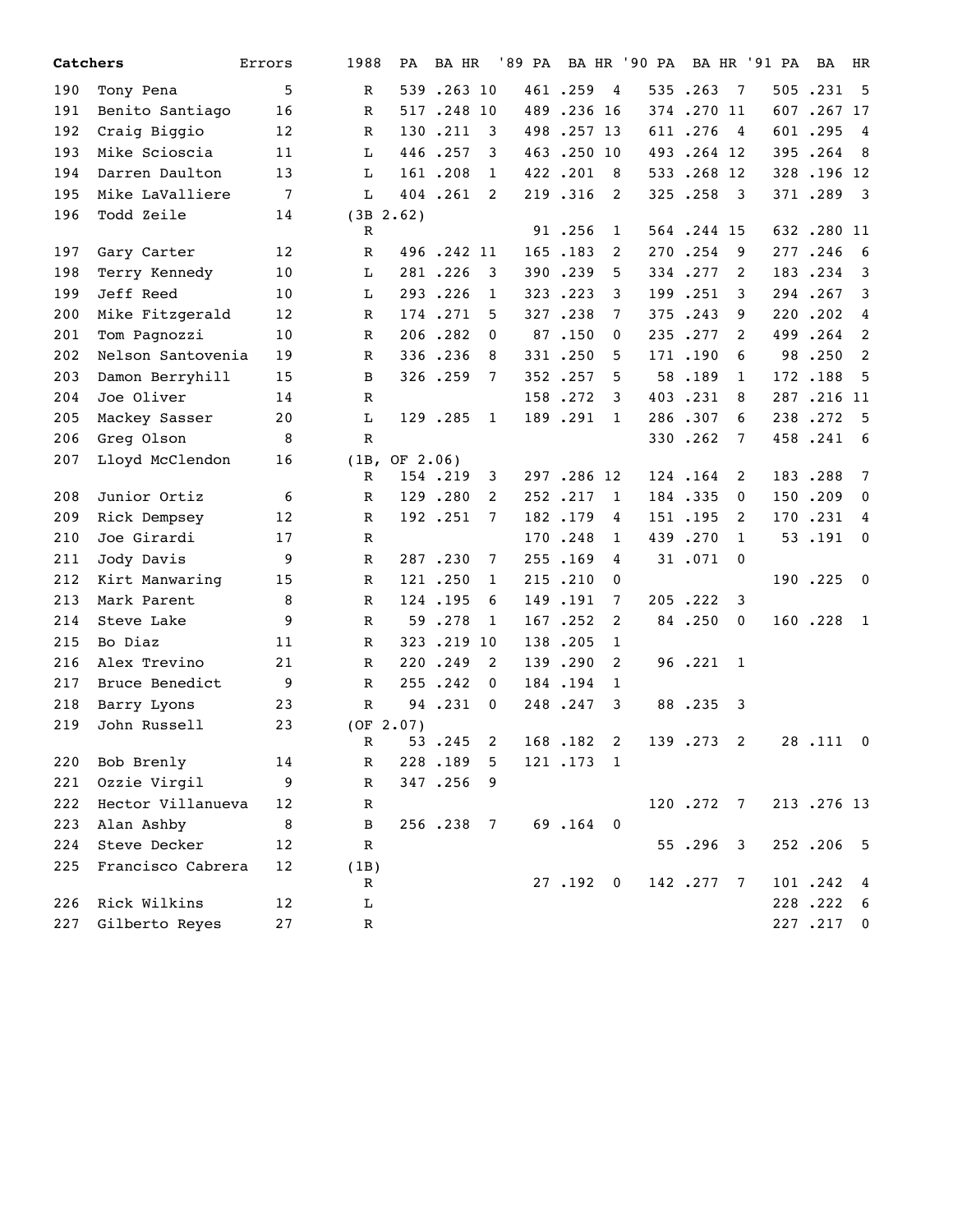|     | <b>First Basemen</b> | Errors | 1988         | PA        | BA HR      |                |            |             | '89 PA BA HR '90 PA |            |                | BA HR '91 PA | <b>BA</b>  | HR                      |
|-----|----------------------|--------|--------------|-----------|------------|----------------|------------|-------------|---------------------|------------|----------------|--------------|------------|-------------------------|
| 228 | Eddie Murray         | 8      | B            |           | 678.284.28 |                | 683.247.20 |             |                     | 642.33026  |                |              | 631.260.19 |                         |
| 229 | Will Clark           | 8      | L            |           | 679.282.29 |                | 667.33323  |             |                     | 665.295 19 |                |              | 618.301 29 |                         |
| 230 | Mark Grace           | 10     | L            |           | 546.296    | $\overline{7}$ | 590.314 13 |             |                     | 653.309    | - 9            |              | 692.273    | - 8                     |
| 231 | Andres Galarraga     | 11     | $\mathbb{R}$ |           | 658.302.29 |                | 633.25723  |             |                     | 623.25620  |                |              | 400.219    | - 9                     |
| 232 | Pedro Guerrero       | 14     | $\mathbb R$  |           | 415.286 10 |                | 653.311 17 |             |                     | 543.281 13 |                |              | 465.272    | -8                      |
| 233 | Todd Benzinger       | 8      | B            |           | 428.254 13 |                | 674.245.17 |             |                     | 399.253    | -5             |              | 446.262    | $\overline{\mathbf{3}}$ |
| 234 | Glenn Davis          | 9      | $\mathbb{R}$ |           | 625.27130  |                | 657.269 34 |             |                     | 381.25122  |                |              | 197.227 10 |                         |
| 235 | Dave Magadan         | 7      | $\mathbf{L}$ |           | 376.277    | $\mathbf{1}$   | 424.286    | 4           |                     | 527.328    | 6              |              | 503.258    | $\overline{4}$          |
| 236 | Gerald Perry         | 15     | L            |           | 584.300    | -8             | 301.252    | 4           |                     | 507.254    | 8              |              | 264.240    | 6                       |
| 237 | Ricky Jordan         | 11     | $\mathbb{R}$ |           | 280.308 11 |                | 551.285.12 |             |                     | 342.241    | .5             |              | 317.272    | - 9                     |
| 238 | Sid Bream            | 8      | L            |           | 510.264 10 |                | 48.222     | $\mathbf 0$ |                     | 439.270 15 |                |              | 290.253 11 |                         |
| 239 | Franklin Stubbs      | 16     | L            | (OF 2.04) | 266.223    | - 8            | 119.291    | 4           |                     | 498.26123  |                |              | 399.213 11 |                         |
| 240 | Hal Morris           | 10     | L            |           | 20.100     | $\overline{0}$ |            |             |                     | 331.340    | 7              |              | 525.318.14 |                         |
| 241 | Keith Hernandez      | 7      | $\mathbf{L}$ |           | 380.276 11 |                | 244.233    | 4           |                     | 145.200    | -1             |              |            |                         |
| 242 | Tommy Gregg          | 12     | L            | (OF 2.03) | 47.295 1   |                | 294.243    | 6           |                     | 260.264    | -5             |              | 120.187    | $\overline{1}$          |
| 243 | Jeff Bagwell         | 10     | $\mathbb{R}$ |           |            |                |            |             |                     |            |                |              | 642.294 15 |                         |
| 244 | Orlando Merced       | 11     | B            |           |            |                |            |             |                     | 25.208     | $\mathbf{0}$   |              | 476.275 10 |                         |
| 245 | Brian Hunter         | 11     | $\mathbb R$  |           |            |                |            |             |                     |            |                |              | 289.251 12 |                         |
| 246 | Wallace Johnson      | 11     | B            |           | 106.309    | $\Omega$       | 121.272    | 2           |                     | 57.163     | $\overline{1}$ |              |            |                         |
| 247 | Phil Stephenson      | 11     | L            |           |            |                | 43.237     | 2           |                     | 212.209    | 4              |              |            |                         |
| 248 | Bob Horner           | 12     | $\mathbb{R}$ |           | 239.257    | 3              |            |             |                     |            |                |              |            |                         |
| 249 | Benny Distefano      | 11     | $\mathbf{L}$ |           | 32.345     | 1              | 174.247    | 2           |                     |            |                |              |            |                         |

**Second Basemen** (avg. fielding range = 4.25)

|     |                  | Е | rnq     |              | 1988                       |            |                |            |                |            |    | PA BAHR '89 PA BAHR '90 PA BAHR '91 PA BAHR |            |                         |
|-----|------------------|---|---------|--------------|----------------------------|------------|----------------|------------|----------------|------------|----|---------------------------------------------|------------|-------------------------|
| 250 | Ryne Sandberg    |   | 64.35   | $\mathbb{R}$ |                            | 673.264 19 |                | 669.290 30 |                | 666.306 40 |    |                                             | 674.29126  |                         |
| 251 | Roberto Alomar   |   | 16 4.33 | B            |                            | 595.266    | - 9            | 677.295    | $\overline{7}$ | 636.287 6  |    |                                             | 698.295 9  |                         |
| 252 | Juan Samuel      |   |         | $\mathbb{R}$ | 14 4.17 (OF 2.15)          | 680.243 12 |                | 585.235 11 |                | 548.242 13 |    |                                             | 646.271 12 |                         |
| 253 | Jose Lind        |   | 11 4.31 | $\mathbb{R}$ |                            | 653.262    | 2              | 619.232 2  |                | 550.261 1  |    |                                             | 534.265 3  |                         |
| 254 | Robby Thompson   |   | 10 4.33 | $\mathbb{R}$ |                            | 521.264    | $\overline{7}$ | 611.241.13 |                | 538.245.15 |    |                                             | 561.262.19 |                         |
| 255 | Ron Gant         |   |         | $\mathbb{R}$ | 19 4.25 (OF 2.15)          | 612.259 19 |                | 281.177    | 9              | 626.30332  |    |                                             | 637.251.32 |                         |
| 256 | Jose Oquendo     |   | 7 4.36  | B            |                            | 503.277    | 7              | 635.291    | 1              | 543.252    | 1  |                                             | 434.240    | - 1                     |
| 257 | Bill Doran       |   | 10 4.16 | B            |                            | 546.248    | 7              | 568.219    | 8              | 482.300    | 7  |                                             | 407.280    | - 6                     |
| 258 | Tom Herr         |   | 74.20   | B            |                            | 405.263    | 2              | 618.287    | 2              | 599.261    | .5 |                                             | 260.209    | $\overline{1}$          |
| 259 | Gregg Jefferies  |   |         | B            | 13 4.15 (3B 2.61)          | 117.321    | 6              | 552.258.12 |                | 655.283.15 |    |                                             | 535.272    | - 9                     |
| 260 | Jeff Treadway    |   | 17 4.27 | L            |                            | 331.252    | 2              | 503.277 8  |                | 502.283 11 |    |                                             | 331.320    | $\overline{\mathbf{3}}$ |
| 261 | Bip Roberts      |   |         | B            | 14 4.22 (3B 2.63, OF 2.11) |            |                | 379.301 3  |                | 617.309 9  |    |                                             | 465.281 3  |                         |
| 262 | Wally Backman    |   |         | B.           | $12 \t4.14 \t(3B \t2.59)$  | 336.303.0  |                | 332.231    | $\mathbf{1}$   | 358.292    | 2  |                                             | 215.243    | $\overline{0}$          |
| 263 | Delino DeShields |   | 18 4.16 | $T_{1}$      |                            |            |                |            |                | 569.289    | 4  |                                             | 660.238 10 |                         |
| 264 | Randy Ready      |   |         | $\mathbf{R}$ | 15 4.20 (3B 2.63, OF 2.07) | 373.266 7  |                | 298.264 8  |                | 247.244 1  |    |                                             | 253.249 1  |                         |
| 265 | Tim Teufel       |   |         | $\mathbb{R}$ | 15 $4.23$ (1B, 3B $2.63$ ) | 303.234 4  |                | 252.256 2  |                | 190.246 10 |    |                                             | 393.217 12 |                         |
| 266 | Casey Candaele   |   |         | B            | $9, 4.28$ (OF 2.03)        | 158.170 0  |                |            |                | 294.286 3  |    |                                             | 501.262 4  |                         |

**(there are more 2B on the next page!!)**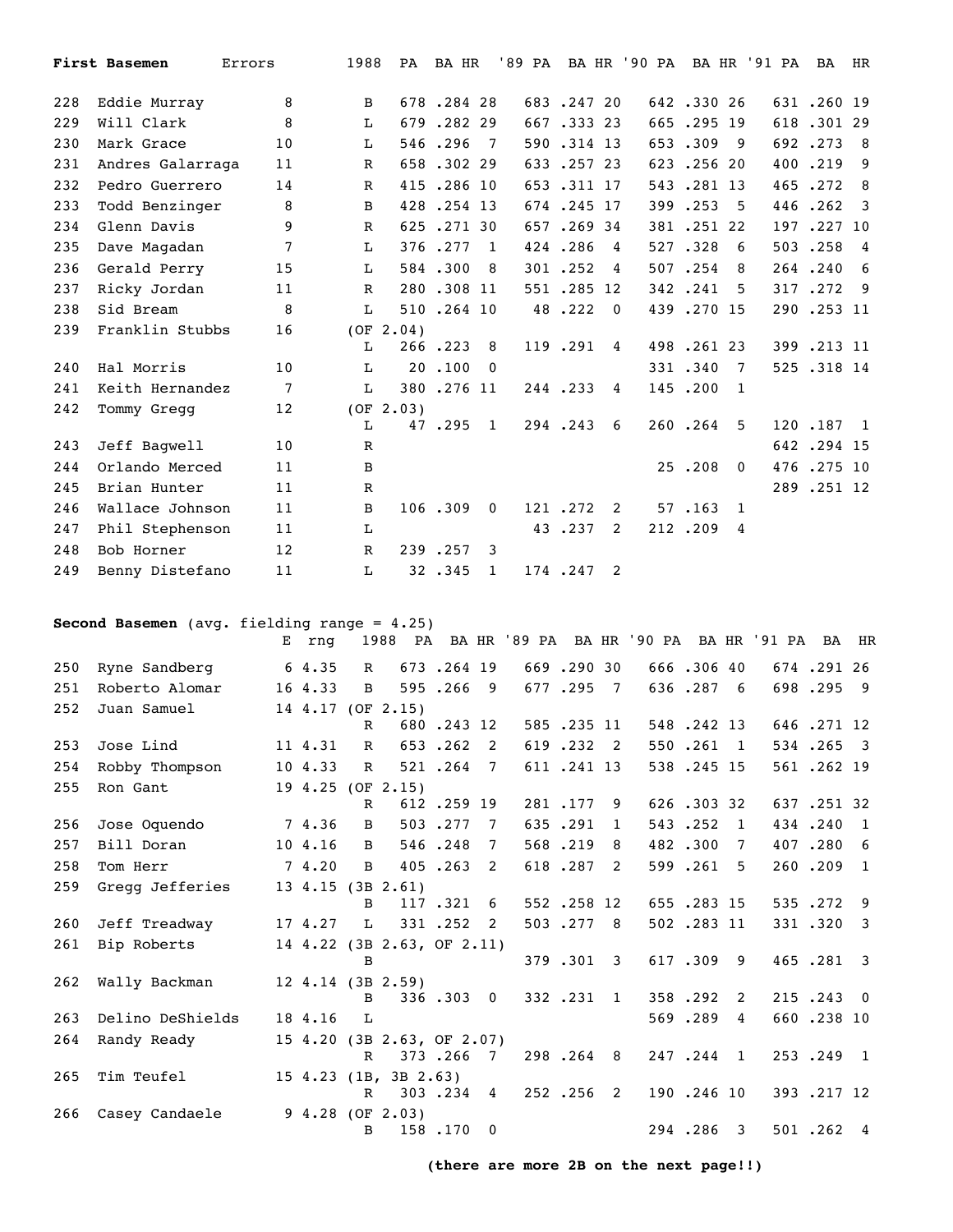|     |                  | E rng             |                |                            |           |                |                             |           |          | 1988 PA BA HR '89 PA BA HR '90 PA BA HR '91 PA |               |              | BA HR     |                |
|-----|------------------|-------------------|----------------|----------------------------|-----------|----------------|-----------------------------|-----------|----------|------------------------------------------------|---------------|--------------|-----------|----------------|
| 267 | Rex Hudler       |                   | R              | 19 4.28 (SS 4.67, OF 2.06) | 226.273 4 |                |                             |           |          | 162.245 6 234.282 7 217.227 1                  |               |              |           |                |
| 268 | Keith Miller     |                   | R              | 20 4.26 (OF 2.09)          |           |                | 76.214 1 149.231 1          |           |          |                                                | 258.258       | 1            | 303.280 4 |                |
| 269 | Mark Lemke       |                   | B              | $14$ 4.35 (3B 2.69)        |           |                | $62$ $.224$ 0 $60$ $.182$ 2 |           |          |                                                | 260.226       | $\Omega$     | 298.234 2 |                |
| 270 | Ron Oester       | 11 4.25           | $\overline{B}$ |                            | 159.280   | $\overline{0}$ |                             | 337.246 1 |          |                                                | $164$ . 299 0 |              |           |                |
| 271 | Greg Litton      |                   |                | 14 4.21 (3B 2.63, OF 2.09) |           |                |                             |           |          |                                                |               |              |           |                |
|     |                  |                   | R              |                            |           |                |                             | 151.252.4 |          |                                                | 216.245       | 1            | 139.181   | $\overline{1}$ |
| 272 | Mickey Morandini | 9 4.28            | L              |                            |           |                |                             |           |          |                                                | 85.241        | $\mathbf{1}$ | 356.249   | $\overline{1}$ |
| 273 | Luis Alicea      | 22 4.26           | B              |                            | 324.212 1 |                |                             |           |          |                                                |               |              | 76.191    | $\Omega$       |
| 274 | Junior Noboa     | 14 4.23           | $\mathbb{R}$   |                            |           |                |                             | 45.227    | $\Omega$ |                                                | $166, 266$ 0  |              | 96.242    | $\overline{1}$ |
| 275 | Damaso Garcia    | 19 4.26           | $\mathbb{R}$   |                            | 63.117 1  |                |                             | 218.271 3 |          |                                                |               |              |           |                |
| 276 | Geronimo Pena    | 14 4.23           | $\mathbf{B}$   |                            |           |                |                             |           |          |                                                | 50.244.0      |              | 208.243 5 |                |
| 277 | Dave Concepcion  | 6 4.24            | $\mathbb{R}$   |                            | 215.198 0 |                |                             |           |          |                                                |               |              |           |                |
| 278 | Manny Trillo     | $12 \t4.24 \t(B)$ |                |                            |           |                |                             |           |          |                                                |               |              |           |                |
|     |                  |                   | $\mathbb{R}$   |                            | 172.250 1 |                |                             | 42.205 0  |          |                                                |               |              |           |                |

**Third Basemen** (avg. fielding range = 2.65)

|     |                 | Е | rnq                       | 1988         |                       |            |                          |            |              |            |                | PA BAHR '89 PA BAHR '90 PA BAHR '91 PA BAHR |            |                         |
|-----|-----------------|---|---------------------------|--------------|-----------------------|------------|--------------------------|------------|--------------|------------|----------------|---------------------------------------------|------------|-------------------------|
| 279 | Bobby Bonilla   |   |                           | B            | 26 2.65 (OF 2.10)     | 673.274.24 |                          | 693.28124  |              | 671.28032  |                |                                             | 669.302 18 |                         |
| 280 | Tim Wallach     |   | 15 2.73                   | $\mathbb{R}$ |                       | 633.257 12 |                          | 632.277 13 |              | 671.29621  |                |                                             | 633.225 13 |                         |
| 281 | Howard Johnson  |   | 22 2.65 (SS 4.55)         | B            |                       | 584.23024  |                          | 649.287 36 |              | 659.244 23 |                |                                             | 643.259 38 |                         |
| 282 | Terry Pendleton |   | 18 2.77                   | B            |                       | 414.253    | - 6                      | 657.264 13 |              | 478.230    | - 6            |                                             | 630.31922  |                         |
| 283 | Chris Sabo      |   | 13 2.64                   | $\mathbb{R}$ |                       | 573.271 11 |                          | 330.260    | - 6          | 632.27025  |                |                                             | 632.30126  |                         |
| 284 | Ken Caminiti    |   | 20 2.67                   | B            |                       | 88.181     | $\mathbf{1}$             | 639.255 10 |              | 589.242    | $\overline{4}$ |                                             | 625.253 13 |                         |
| 285 | Matt Williams   |   | 16 2.73                   | $\mathbf{R}$ |                       | 166.205    | - 8                      | 308.202 18 |              | 657.277.33 |                |                                             | 628.268.34 |                         |
| 286 | Luis Salazar    |   | 18 2.59 (OF 2.07)         | $\mathbb{R}$ |                       | 476.270 12 |                          | 342.282    | 9            | 433.254 12 |                |                                             | 349.258 14 |                         |
| 287 | Charlie Hayes   |   | 23 2.69                   | $\mathbb R$  |                       |            |                          | 315.257    | 8            | 591.258 10 |                |                                             | 477.230 12 |                         |
| 288 | Lenny Harris    |   | $21$ $2.65$ $(2B$ $4.17)$ | L            |                       | 48.372     | $\overline{\phantom{0}}$ | 357.236    | 3            | 461.304    | 2              |                                             | 471.287    | $\overline{\mathbf{3}}$ |
| 289 | Vance Law       |   | 17 2.55                   | R            |                       | 614.293 11 |                          | 446.235    | 7            |            |                |                                             | 152.209    | $\mathbf{0}$            |
| 290 | Jeff Hamilton   |   | 21 2.63                   | R            |                       | 323.236    | 6                        | 571.245.12 |              | 24.125     | $\mathbf{0}$   |                                             | 98.223     | 1                       |
| 291 | Ken Oberkfell   |   | 21 2.63                   | T.           |                       | 515.271    | 3                        | 168.269    | 2            | 166.207    | 1              |                                             | 84.229     | $\overline{0}$          |
| 292 | Jeff King       |   | $20$ 2.66 (1B)            |              |                       |            |                          |            |              |            |                |                                             |            |                         |
|     |                 |   |                           | $\mathbb{R}$ |                       |            |                          | 237.195    | 5            | 393.245 14 |                |                                             | 124.239    | $\overline{4}$          |
| 293 | Mike Sharperson |   | 19 2.65                   | $\mathbb{R}$ |                       | 61.271     | $\overline{0}$           | 32.250     | $\mathbf{0}$ | 404.297    | 3              |                                             | 242.278    | $\overline{2}$          |
| 294 | Mike Schmidt    |   | 24 2.64                   | $\mathbb{R}$ |                       | 445.249 12 |                          | 169.203    | 6            |            |                |                                             |            |                         |
| 295 | Mickey Hatcher  |   | $25 \t2.63 \t(B,$         | R            | OF 2.08)              | 200.293    | $\mathbf{1}$             | 238.295    | 2            | 139.212    | $\overline{0}$ |                                             |            |                         |
| 296 | Denny Walling   |   |                           | L            | 23 2.68 (1B, OF 2.08) | 251.239    | $\mathbf{1}$             | 93.304     | $\mathbf{1}$ | 135.220    | 1              |                                             | 49.091     | $\overline{\mathbf{0}}$ |
| 297 | Chico Walker    |   |                           | B            | $202.60$ (OF $2.05$ ) | 84.154     | 0                        |            |              |            |                |                                             | 407.257    | 6                       |
| 298 | Buddy Bell      |   | 252.62                    | R            |                       | 349.241    | 7                        | 89.183     | $\mathbf{0}$ |            |                |                                             |            |                         |
| 299 | Tim Flannery    |   | 23 2.65                   | L            |                       | 198.265    | $\mathbf{0}$             | 143.231    | $\mathbf{0}$ |            |                |                                             |            |                         |
| 300 | Chris Brown     |   | 25 2.67                   | $\mathbb{R}$ |                       | 269.235    | 2                        | 58.193     | $\mathbf 0$  |            |                |                                             |            |                         |
| 301 | Dave Hollins    |   | 20 2.63                   | B            |                       |            |                          |            |              | 125.184    | 5              |                                             | 171.298    | -6                      |
| 302 | Craig Wilson    |   | 20 2.65                   | $\mathbb{R}$ |                       |            |                          |            |              | 129.248    | $\mathbf{0}$   |                                             | 88.171     | $\mathbf{0}$            |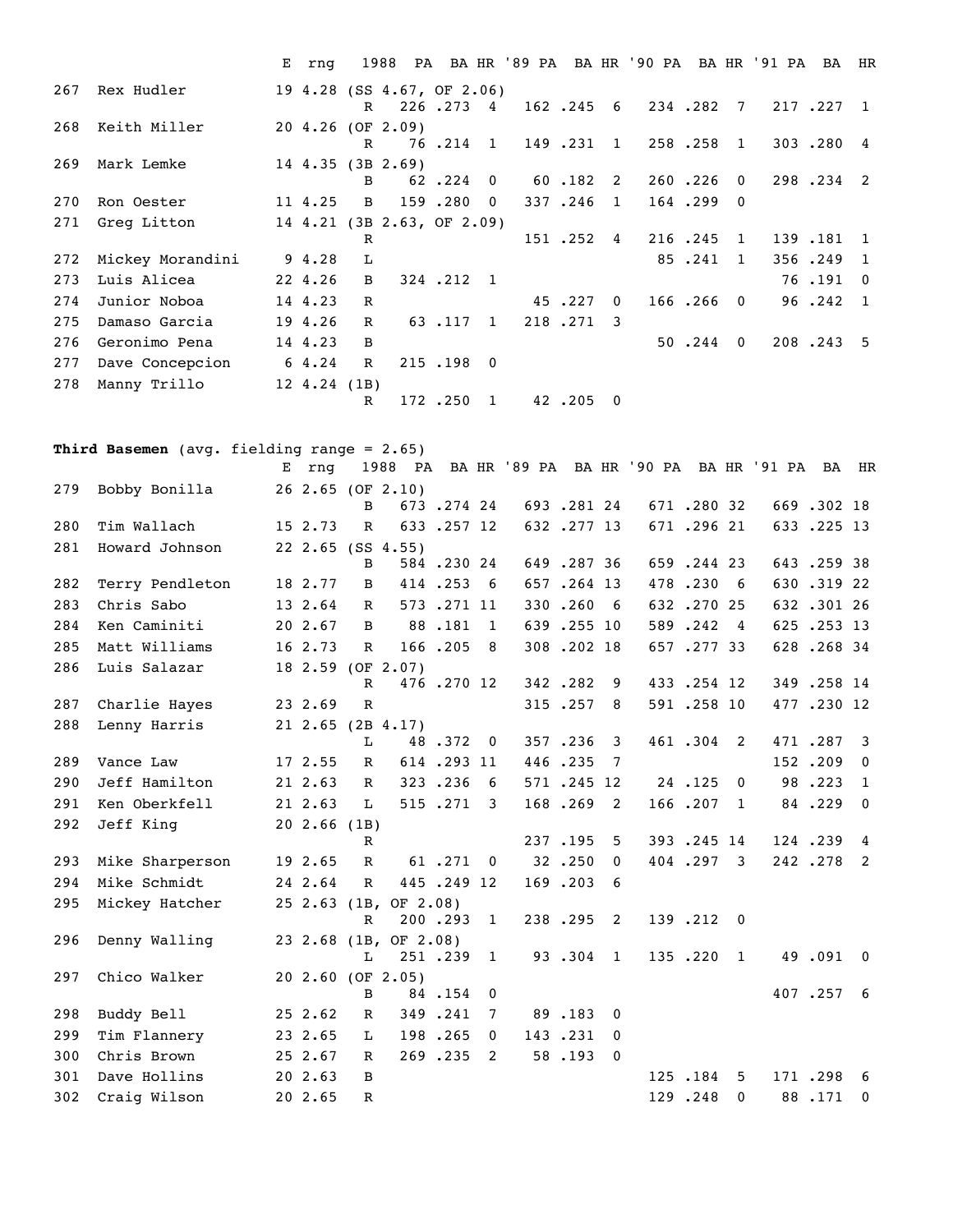**Shortstops** (avg. fielding range = 4.75)

|     |                  | E rnq   |              | 1988                                     |            |                         | PA BAHR '89 PA BAHR '90 PA BAHR '91 PA BAHR |            |                 |  |            |                         |  |            |                         |
|-----|------------------|---------|--------------|------------------------------------------|------------|-------------------------|---------------------------------------------|------------|-----------------|--|------------|-------------------------|--|------------|-------------------------|
| 303 | Ozzie Smith      | 13 4.88 | B            |                                          | 650.270    | 3                       |                                             | 650.273    | $\overline{2}$  |  | 575.254    | $\overline{1}$          |  | 634.285    | $\overline{\mathbf{3}}$ |
| 304 | Shawon Dunston   | 20 4.75 | R            |                                          | 593.249    | 9                       |                                             | 502.278    | 9               |  | 563.262 17 |                         |  | 519.260 12 |                         |
| 305 | Barry Larkin     | 19 4.84 | $\mathbb{R}$ |                                          | 637.296 12 |                         |                                             | 347.342    | 4               |  | 670.301    | 7                       |  | 522.30220  |                         |
| 306 | Dickie Thon      | 22 4.73 | R            |                                          | 292.264    | $\mathbf{1}$            |                                             | 468.271 15 |                 |  | 592.255    | 8                       |  | 564.252    | - 9                     |
| 307 | Rafael Ramirez   | 27 4.63 | $\mathbb R$  |                                          | 587.276    | 6                       |                                             | 566.246    | 6               |  | 470.261    | 2                       |  | 246.236    | $\mathbf{1}$            |
| 308 | Jay Bell         | 20 4.69 | R            |                                          | 233.218    | 2                       |                                             | 291.258    | 2               |  | 651.254    | 7                       |  | 664.270 16 |                         |
| 309 | Spike Owen       | 12 4.72 | B            |                                          | 286.249    | 5                       |                                             | 516.233    | 6               |  | 523.234    | 5                       |  | 467.255    | $\overline{\mathbf{3}}$ |
| 310 | Alfredo Griffin  | 25 4.81 | В            |                                          | 342.199    | $\mathbf{1}$            |                                             | 535.247    | 0               |  | 492.210    | 1                       |  | 373.243    | $\overline{\mathbf{0}}$ |
| 311 | Garry Templeton  | 24 4.81 | B            |                                          | 382.249    | 3                       |                                             | 529.255    | 6               |  | 529.248    | 9                       |  | 286.221 3  |                         |
| 312 | Jose Uribe       | 22 4.82 | B            |                                          | 529.252    | 3                       |                                             | 487.221    | - 1             |  | 444.248    | $\mathbf{1}$            |  | 251.221 1  |                         |
| 313 | Kevin Elster     | 20 4.82 | $\mathbb{R}$ |                                          | 444.214    | 9                       |                                             | 494.231 10 |                 |  | 345.207    | 9                       |  | 389.241 6  |                         |
| 314 | Andres Thomas    | 26 4.75 | $\mathbb{R}$ |                                          | 621.252.13 |                         |                                             | 566.213 13 |                 |  | 289.219    | 5                       |  |            |                         |
| 315 | Jeff Blauser     |         | $\mathbf R$  | 26 4.68 (2B 4.23, 3B 2.62)               | 70.239 2   |                         |                                             | 495.270 12 |                 |  | 426.269 8  |                         |  | 408.259 11 |                         |
| 316 | Tom Foley        |         | L            | 23 4.74 (2B 4.29, 3B 2.65)               | 408.265 5  |                         |                                             | 423.229    | $\overline{7}$  |  | 176.213    | $\overline{\mathbf{0}}$ |  | 183.208 0  |                         |
| 317 | Ernie Riles      |         | L            | 21 4.70 (2B 4.23, 3B 2.64)               | 331.277 4  |                         |                                             | 332.278    | $7\phantom{.0}$ |  | 181.200    | - 8                     |  | 313.214 5  |                         |
| 318 | Mariano Duncan   |         | B            | 30 4.74 (2B 4.23)                        |            |                         |                                             | 271.248    | 3               |  | 463.306 10 |                         |  | 348.258 12 |                         |
| 319 | Eric Yelding     |         | $\mathbb{R}$ | 41 4.70 (OF 2.12)                        |            |                         |                                             | 98.233     | $\mathbf 0$     |  | 550.254    | 1                       |  | 289.243    | $\overline{1}$          |
| 320 | Curtis Wilkerson |         |              | 34 4.75 (2B 4.25, 3B 2.65)               |            |                         |                                             |            |                 |  |            |                         |  |            |                         |
|     |                  |         | B            |                                          | 366.293 0  |                         |                                             | 168.244    | 1               |  | 193.220    | $\mathbf{0}$            |  | 206.188    | $\overline{2}$          |
| 321 | Rafael Belliard  | 20 4.81 | R            |                                          | 316.213    | 0                       |                                             | 162.214    | 0               |  | 60.204     | $\Omega$                |  | 377.249 0  |                         |
| 322 | Steve Jeltz      | 17 4.75 | B            |                                          | 438.187    | 0                       |                                             | 309.243    | 4               |  | 109.155    | $\Omega$                |  |            |                         |
| 323 | Dave Anderson    | 16 4.75 | $\mathbb{R}$ |                                          | 318.249    | 2                       |                                             | 157.229    | -1              |  | 103.350    | $\mathbf{1}$            |  | 238.248 2  |                         |
| 324 | Luis Quinones    |         | B            | 27 4.77 (2B 4.24, 3B 2.65)               | 54.231 1   |                         |                                             | 368.244 12 |                 |  | 159.241 2  |                         |  | 235.222 4  |                         |
| 325 | Domingo Ramos    |         |              | 27 4.77 (3B 2.65)                        |            |                         |                                             |            |                 |  |            |                         |  |            |                         |
| 326 | Craig Reynolds   |         | R            | 38 4.74 (2B 4.27, 3B 2.65)               | 65.230     | $\overline{\mathbf{0}}$ |                                             | 198.263 1  |                 |  | 254.265 2  |                         |  |            |                         |
| 327 | Tim Jones        |         |              | L 169.255 1<br>$21 \t4.76 \t(2B \t4.25)$ |            |                         |                                             | 208.201 2  |                 |  |            |                         |  |            |                         |
|     |                  |         | L            |                                          | 56.269 0   |                         |                                             | 83.293 0   |                 |  | 141.219 1  |                         |  | 26.167 0   |                         |
| 328 | Andujar Cedeno   | 23 4.69 | $\mathbf R$  |                                          |            |                         |                                             |            |                 |  |            |                         |  | 261.243    | - 9                     |
| 329 | Rod Booker       |         | L            | 23 4.73 (2B 4.24, 3B 2.65)               | 39.343 0   |                         |                                             |            |                 |  | 146.221 0  |                         |  | 54.226     | $\overline{\mathbf{0}}$ |
| 330 | Chris Speier     |         | R            | 14 4.74 (2B 4.25, 3B 2.66)               | 195.216    | 3                       |                                             | 42.243     | $\mathbf 0$     |  |            |                         |  |            |                         |
| 331 | Al Pedrique      | 23 4.76 | $\mathbb R$  |                                          | 137.180 0  |                         |                                             | 71.203 0   |                 |  |            |                         |  |            |                         |
| 332 | Jose Vizcaino    |         | В            | 23 4.78 (3B 2.67)                        |            |                         |                                             |            |                 |  | 55.275     | $\overline{\mathbf{0}}$ |  | 150.262 0  |                         |
| 333 | Jose Offerman    | 23 4.75 | B            |                                          |            |                         |                                             |            |                 |  | 62.155     | $\mathbf{1}$            |  | 139.195 0  |                         |
|     |                  |         |              |                                          |            |                         |                                             |            |                 |  |            |                         |  |            |                         |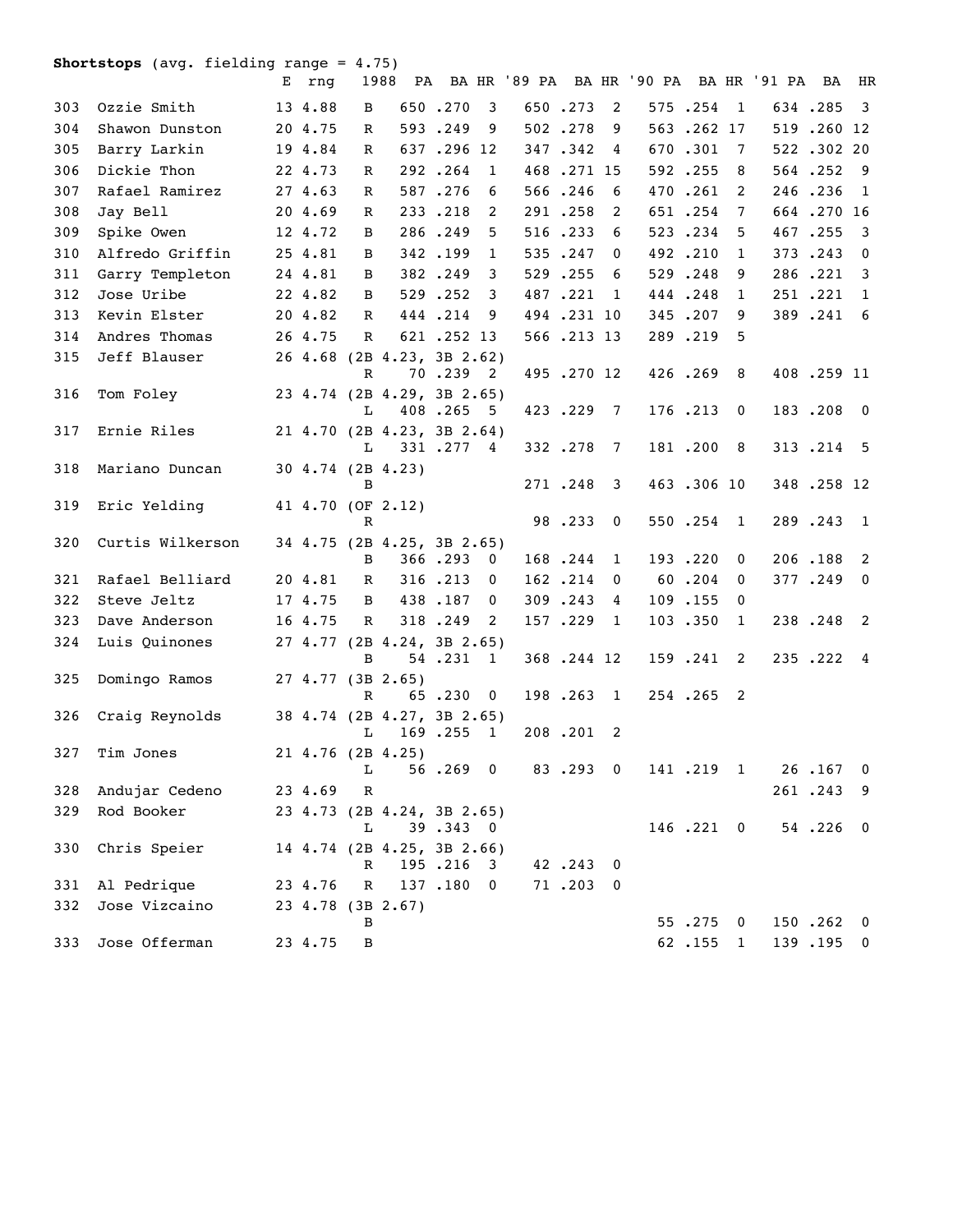## **Outfielders** (avg. fielding range = 2.10)

|     |                   | Е | rnq               | 1988                                   |     |             |             |            |                         | PA BA HR '89 PA BA HR '90 PA |            |                         | BA HR '91 PA | BA          | HR                      |
|-----|-------------------|---|-------------------|----------------------------------------|-----|-------------|-------------|------------|-------------------------|------------------------------|------------|-------------------------|--------------|-------------|-------------------------|
| 334 | Brett Butler      |   | 32.20             | L                                      |     | 669.287     | - 6         | 656.283    | $\overline{4}$          |                              | 718.309    | $\overline{\mathbf{3}}$ |              | 724.296     | $\overline{2}$          |
| 335 | Dale Murphy       |   | 4 2.15            | R                                      |     | 668.226.24  |             | 641.228 20 |                         |                              | 625.245.24 |                         |              | 592.252 18  |                         |
| 336 | Barry Bonds       |   | 52.12             | L                                      |     | 612.283.24  |             | 674.248 19 |                         |                              | 615.30133  |                         |              | 621.29225   |                         |
| 337 | Tony Gwynn        |   | $4\;\;2.13$       | L                                      |     | 572.313     | 7           | 661.336    | $\overline{4}$          |                              | 618.309    | $\overline{4}$          |              | 564.317     | $\overline{4}$          |
| 338 | Tom Brunansky     |   | 52.07             | R                                      |     | 662.24023   |             | 617.239 20 |                         |                              | 588.255 16 |                         |              | 511 .229 16 |                         |
| 339 | Darryl Strawberry |   | 62.08             | L                                      |     | 631.269 39  |             | 538.225.29 |                         |                              | 616.277.37 |                         |              | 583.26528   |                         |
| 340 | Kevin McReynolds  |   | 52.12             | R                                      |     | 594.288 27  |             | 592.272.22 |                         |                              | 593.26924  |                         |              | 573.259 16  |                         |
| 341 | Tim Raines        |   | 42.10             | B                                      |     | 484.270 12  |             | 613.286    | 9                       |                              | 530.287    | 9                       |              | 697.268     | - 5                     |
| 342 | Andy VanSlyke     |   | 42.22             | L                                      |     | 645.288.25  |             | 526.237    | 9                       |                              | 560.284 17 |                         |              | 566.265 17  |                         |
| 343 | Andre Dawson      |   | 4 2.11            | R                                      |     | 632.30324   |             | 452.252.21 |                         |                              | 573.31027  |                         |              | 590.272 31  |                         |
| 344 | Hubie Brooks      |   | 8 2.08            | R                                      |     | 624.279 20  |             | 585.268 14 |                         |                              | 607.266 20 |                         |              | 404 .238 16 |                         |
| 345 | Kevin Mitchell    |   | 92.07             | R                                      |     | 558.251 19  |             | 633.291 47 |                         |                              | 584.290 35 |                         |              | 419.256 27  |                         |
| 346 | Paul O'Neill      |   | 4 2.09            | L                                      |     | 525.252 16  |             | 476.276 15 |                         |                              | 558.270 16 |                         |              | 606.25628   |                         |
| 347 | Vince Coleman     |   | 72.12             | B                                      |     | 666.260     | 3           | 615.254    | 2                       |                              | 534.292    | 6                       |              | 317.255     | 1                       |
| 348 | Chris James       |   | 52.08             | $\mathbb{R}$                           | 600 | .242 19     |             | 509.243 13 |                         |                              | 563.299 12 |                         |              | 459.238     | 5                       |
| 349 | Billy Hatcher     |   | 4 2.12            | R                                      |     | 575.268     | 7           | 513.231    | 4                       |                              | 543.276    | 5                       |              | 475.262     | $\overline{4}$          |
| 350 | Lenny Dykstra     |   | 4 2.18            | L                                      |     | 462.270     | 8           | 574.237    | 7                       |                              | 686.325    | 9                       |              | 284.297     | 3                       |
| 351 | Willie McGee      |   | 10 2.16           | B                                      |     | 595.292     | 3           | 210.236    | 3                       |                              | 663.324    | 3                       |              | 533.312     | $\overline{4}$          |
| 352 | John Kruk         |   | $3\;\;2.06$       | (1B)                                   |     |             |             |            |                         |                              |            |                         |              |             |                         |
|     |                   |   |                   | L                                      |     | 458.241     | 9           | 401.300    | 8                       |                              | 512.291    | 7                       |              | 606.294 21  |                         |
| 353 | Von Hayes         |   | 62.12(1B)         |                                        |     |             |             |            |                         |                              |            |                         |              |             |                         |
|     |                   |   |                   | L                                      |     | 417.272     | 6           | 645.25926  |                         |                              | 558.261 17 |                         |              | 318.225     | $\overline{\mathbf{0}}$ |
| 354 | Eric Davis        |   | 52.19             | R                                      |     | 540.273 26  |             | 531.28134  |                         |                              | 515.260.24 |                         |              | 338.235 11  |                         |
| 355 | Kal Daniels       |   | 42.09             | L                                      |     | 585.291 18  |             | 216.246    | 4                       |                              | 521.29627  |                         |              | 525.249 17  |                         |
| 356 | Milt Thompson     |   | 7 2.13            | L                                      |     | 418.288     | 2           | 588.290    | 4                       |                              | 462.218    | 6                       |              | 358.307     | - 6                     |
| 357 | Kirk Gibson       |   | 72.12             | L                                      |     | 622.29025   |             | 290.213    | 9                       |                              | 357.260    | 8                       |              | 537.236 16  |                         |
| 358 | Dave Martinez     |   | 7 2.14            | L                                      |     | 487.255     | 6           | 388.274    | 3                       |                              | 416.279 11 |                         | 419          | .295        | $\overline{7}$          |
| 359 | Lonnie Smith      |   | 8 2.07            | R                                      |     | 124.237     | 3           | 569.315 21 |                         |                              | 530.305    | 9                       |              | 412.275     | $7\overline{ }$         |
| 360 | Gerald Young      |   | 2, 2.16           | B                                      |     | 645.257     | 0           | 609.233    | 0                       |                              | 174.175    | 1                       |              | 166.218     | 1                       |
| 361 | Mitch Webster     |   | 72.13             | B                                      |     | 586.260     | 6           | 303.257    | 3                       |                              | 460.252.12 |                         |              | 224.207     | - 2                     |
| 362 | Kevin Bass        |   | 62.08             | B                                      |     | 589.255 14  |             | 343.300    | 5                       |                              | 230.252    | 7                       |              | 401 .233 10 |                         |
| 363 | Mike Marshall     |   | 62.07(1B)         |                                        |     | 573.27720   |             | 415.260 11 |                         |                              | 290.258 10 |                         |              | 69.261 1    |                         |
| 364 | John Shelby       |   | 62.12             | R<br>$\mathbf{B}$                      |     | 538.263 10  |             | 370.183 1  |                         |                              | 256.248 4  |                         |              | 152.154 3   |                         |
| 365 | Otis Nixon        |   | 42.02             | В                                      |     | 299.244     | $\mathbf 0$ | 291.217    |                         |                              | 259.251    | 1                       |              | 450.297 0   |                         |
| 366 | Glenn Wilson      |   | 72.09             | R                                      |     | 429.256     | 5           | 470.266 11 | $\overline{\mathbf{0}}$ |                              | 395.245 10 |                         |              |             |                         |
| 367 | Carmelo Martinez  |   | 62.08(1B)         |                                        |     |             |             |            |                         |                              |            |                         |              |             |                         |
|     |                   |   |                   | R                                      |     | 400 .236 18 |             | 299.221 6  |                         |                              | 247.240 10 |                         |              | 318.222 10  |                         |
| 368 | Gary Redus        |   | $10 \t2.07 \t(B)$ |                                        |     |             |             |            |                         |                              |            |                         |              |             |                         |
|     |                   |   |                   | R                                      |     | 384.249 8   |             | 320.283    | 6                       |                              | 262.247    | - 6                     |              | 283.246     | $\overline{7}$          |
| 369 | Jerome Walton     |   | $6\;\;2.14$       | R                                      |     |             |             | 508.293    | 5                       |                              | 446.263    | -2                      |              | 292.219 5   |                         |
| 370 | Daryl Boston      |   | 102.13            | L                                      |     | 302.217 15  |             | 242.252    | 5                       |                              | 397.272 12 |                         |              | 285.275 4   |                         |
| 371 | Dion James        |   | $6\;\;2.04$       | L                                      |     | 445.256 3   |             | 465.287    | 5                       |                              | 276.274 1  |                         |              |             |                         |
| 372 | Felix Jose        |   | 52.10             | B                                      |     |             |             | 61.193     | $\mathbf{0}$            |                              | 455.265 11 |                         |              | 620.305 8   |                         |
| 373 | Larry Walker      |   | 52.11             | L                                      |     |             |             | 53.170     | $\mathbf{0}$            |                              | 473.241 19 |                         |              | 534.290 16  |                         |
| 374 | Mike Aldrete      |   | 52.09(1B)         |                                        |     |             |             |            |                         |                              |            |                         |              |             |                         |
|     |                   |   |                   | L                                      |     | 445.267     | 3           | 156.221 1  |                         |                              | 199.242 1  |                         |              | 237.242 1   |                         |
| 375 | David Justice     |   | 92.07(1B)         |                                        |     |             |             |            |                         |                              |            |                         |              |             |                         |
|     |                   |   |                   | L                                      |     |             |             | 55.235 1   |                         |                              | 503.282.28 |                         |              | 464.275 21  |                         |
| 376 | Keith Moreland    |   | 52.07(1B)         | R                                      |     | 551.256     | 5           | 458.278 6  |                         |                              |            |                         |              |             |                         |
|     |                   |   |                   | there are more Offers on the next name |     |             |             |            |                         |                              |            |                         |              |             |                         |

**there are more OFers on the next page**